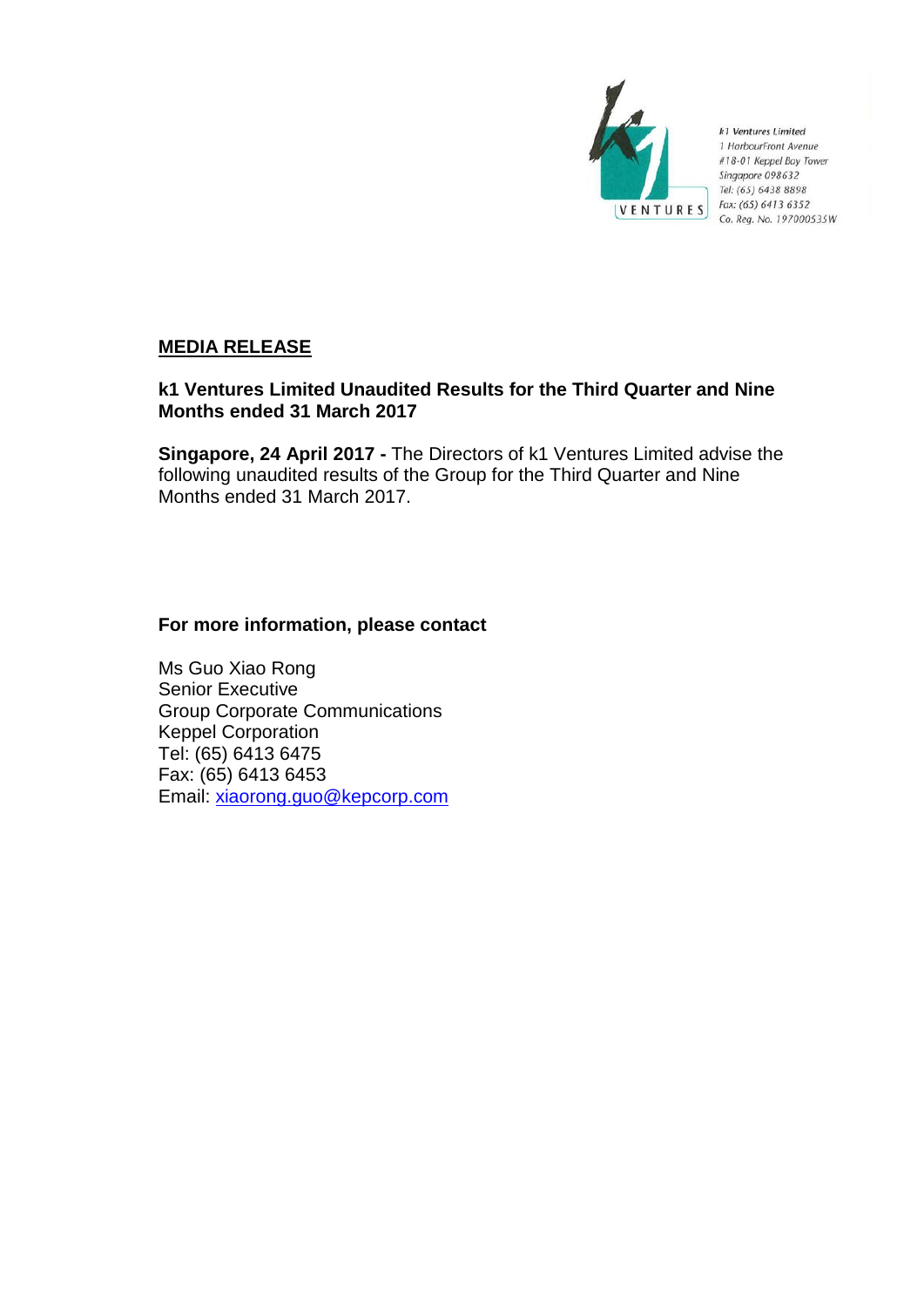## **K1 VENTURES LIMITED**

Co. Reg. No. 197000535W (Incorporated in the Republic of Singapore)

### **THIRD QUARTER 2017 FINANCIAL STATEMENTS**

### **TABLE OF CONTENTS**

| Paragraph      | <b>Description</b>                                                                                                                                                   | Page         |
|----------------|----------------------------------------------------------------------------------------------------------------------------------------------------------------------|--------------|
|                | <b>FINANCIAL STATEMENTS</b>                                                                                                                                          | $1 - 13$     |
| 1              | GROUP PROFIT AND LOSS ACCOUNT                                                                                                                                        | $\mathbf{1}$ |
| $\overline{2}$ | CONSOLIDATED STATEMENT OF COMPREHENSIVE INCOME                                                                                                                       | 3            |
| 3              | <b>BALANCE SHEETS</b>                                                                                                                                                | 4            |
| 4              | STATEMENTS OF CHANGES IN EQUITY                                                                                                                                      | 6            |
| 5              | CONSOLIDATED STATEMENT OF CASH FLOWS                                                                                                                                 | 9            |
| 6              | <b>AUDIT</b>                                                                                                                                                         | 10           |
| $\overline{7}$ | <b>AUDITORS' REPORT</b>                                                                                                                                              | 10           |
| 8              | <b>ACCOUNTING POLICIES</b>                                                                                                                                           | 10           |
| 9              | CHANGES IN THE ACCOUNTING POLICIES                                                                                                                                   | 10           |
| 10             | <b>REVIEW OF GROUP PERFORMANCE</b>                                                                                                                                   | 10           |
| 11             | VARIANCE FROM FORECAST STATEMENT                                                                                                                                     | 11           |
| 12             | <b>PROSPECTS</b>                                                                                                                                                     | 11           |
| 13             | <b>DIVIDEND</b>                                                                                                                                                      | 11           |
| 14             | <b>SEGMENT ANALYSIS</b>                                                                                                                                              | 12           |
| 15             | <b>REVIEW OF SEGMENT PERFORMANCE</b>                                                                                                                                 | 13           |
| 16             | INTERESTED PERSON TRANSACTIONS                                                                                                                                       | 13           |
| 17             | CONFIRMATION THAT THE ISSUER HAS PROCURED UNDERTAKINGS<br>FROM ALL ITS DIRECTORS AND EXECUTIVE OFFICERS (IN THE<br>FORMAT SET OUT IN APPENDIX 7.7) UNDER RULE 720(1) | 13           |
|                | <b>CONFIRMATION BY THE BOARD</b>                                                                                                                                     | 14           |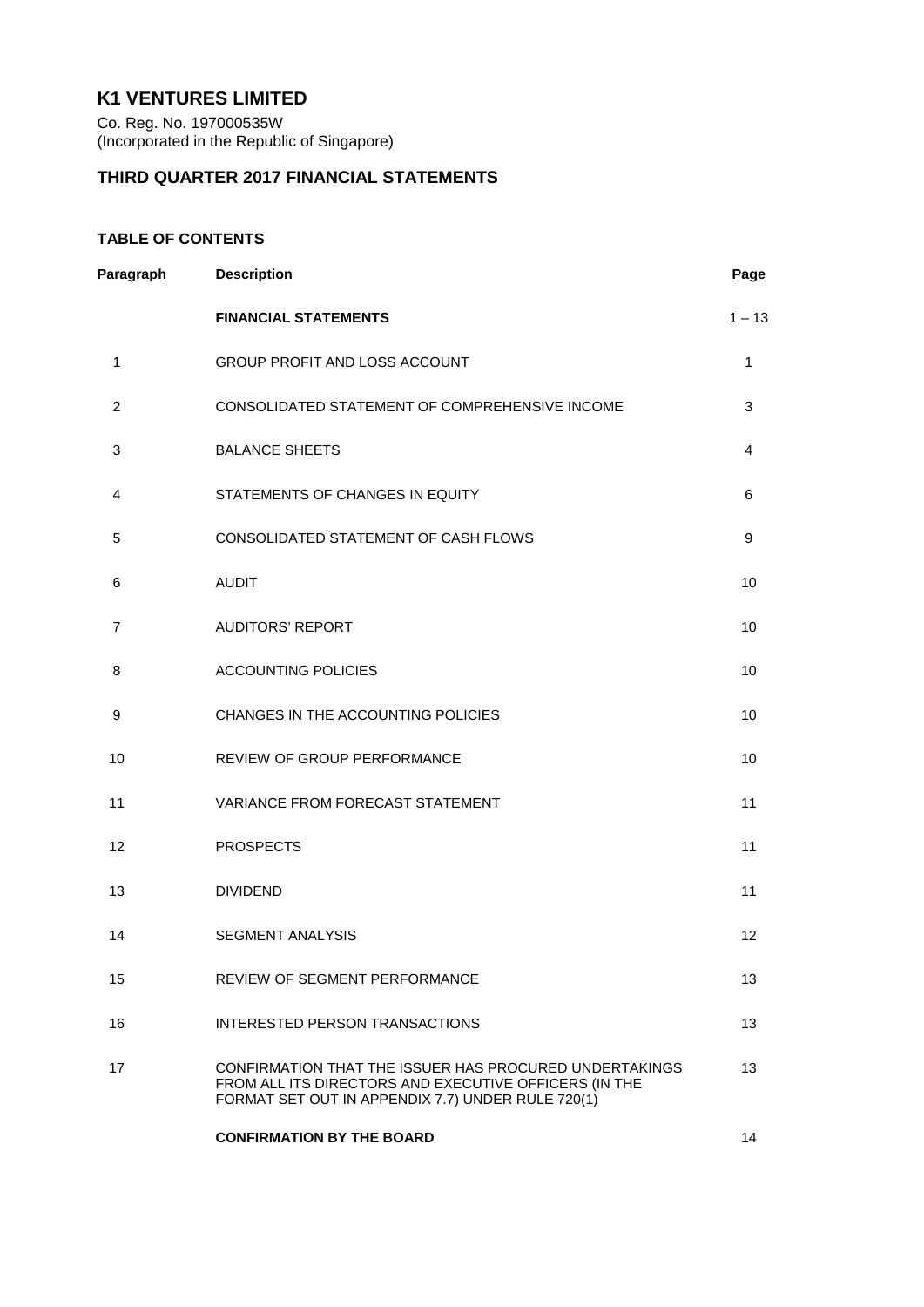## **K1 VENTURES LIMITED**

### **THIRD QUARTER 2017 FINANCIAL STATEMENTS**

## **UNAUDITED RESULTS FOR THIRD QUARTER AND NINE MONTHS ENDED 31 MARCH 2017**

The Directors of **k1 Ventures Limited** advise the following unaudited results of the Group for the third quarter and nine months ended 31 March 2017.

#### **1. GROUP PROFIT AND LOSS ACCOUNT for the third quarter and nine months ended 31 March 2017**

|                                                                      |                      |                                       | <b>Third Quarter</b>                  |                  |                                       | <b>Nine Months</b>                    |                         |
|----------------------------------------------------------------------|----------------------|---------------------------------------|---------------------------------------|------------------|---------------------------------------|---------------------------------------|-------------------------|
|                                                                      | <b>Note</b>          | 1 Jan 17<br>to<br>31 Mar 17<br>\$'000 | 1 Jan 16<br>to<br>31 Mar 16<br>\$'000 | $+$ /(-)<br>$\%$ | 1 Jul 16<br>to<br>31 Mar 17<br>\$'000 | 1 Jul 15<br>to<br>31 Mar 16<br>\$'000 | $+$ /(-)<br>$\%$        |
| <b>Revenue</b>                                                       | 1a                   | 3,370                                 | 51,712                                | (93.5)           | 19,178                                | 154,605                               | (87.6)                  |
| Staff costs<br>Other operating expenses                              |                      | (56)<br>(4,502)                       | (53)<br>(15,843)                      | 5.7<br>(71.6)    | (227)<br>(1,055)                      | (193)<br>(37,783)                     | 17.6<br>(97.2)          |
| (Loss)/profit before tax<br>Taxation<br>(Loss)/profit for the period | 1b<br>1c             | (1, 188)<br>(926)<br>(2, 114)         | 35,816<br>(861)<br>34,955             | ΝM<br>7.6<br>ΝM  | 17,896<br>(2,904)<br>14,992           | 116,629<br>(2,815)<br>113,814         | (84.7)<br>3.2<br>(86.8) |
| Attributable to:                                                     |                      |                                       |                                       |                  |                                       |                                       |                         |
| Shareholders of the Company                                          |                      | (2, 114)                              | 34,955                                | ΝM               | 14,992                                | 113,814                               | (86.8)                  |
| <b>EBITDA*</b>                                                       |                      | (1, 188)                              | 35,816                                | <b>NM</b>        | 17,896                                | 116,629                               | (84.7)                  |
| (Loss)/earnings per ordinary share<br>- basic<br>- diluted           | 1d<br>1 <sub>d</sub> | $(0.49)$ cts<br>$(0.49)$ cts          | 8.07 cts<br>8.07 cts                  | ΝM<br>ΝM         | 3.46 cts<br>3.46 cts                  | 26.28 cts<br>26.28 cts                | (86.8)<br>(86.8)        |

*\* EBITDA is defined as profit/(loss) before tax, finance expenses, depreciation and amortization*

*NM - Not meaningful*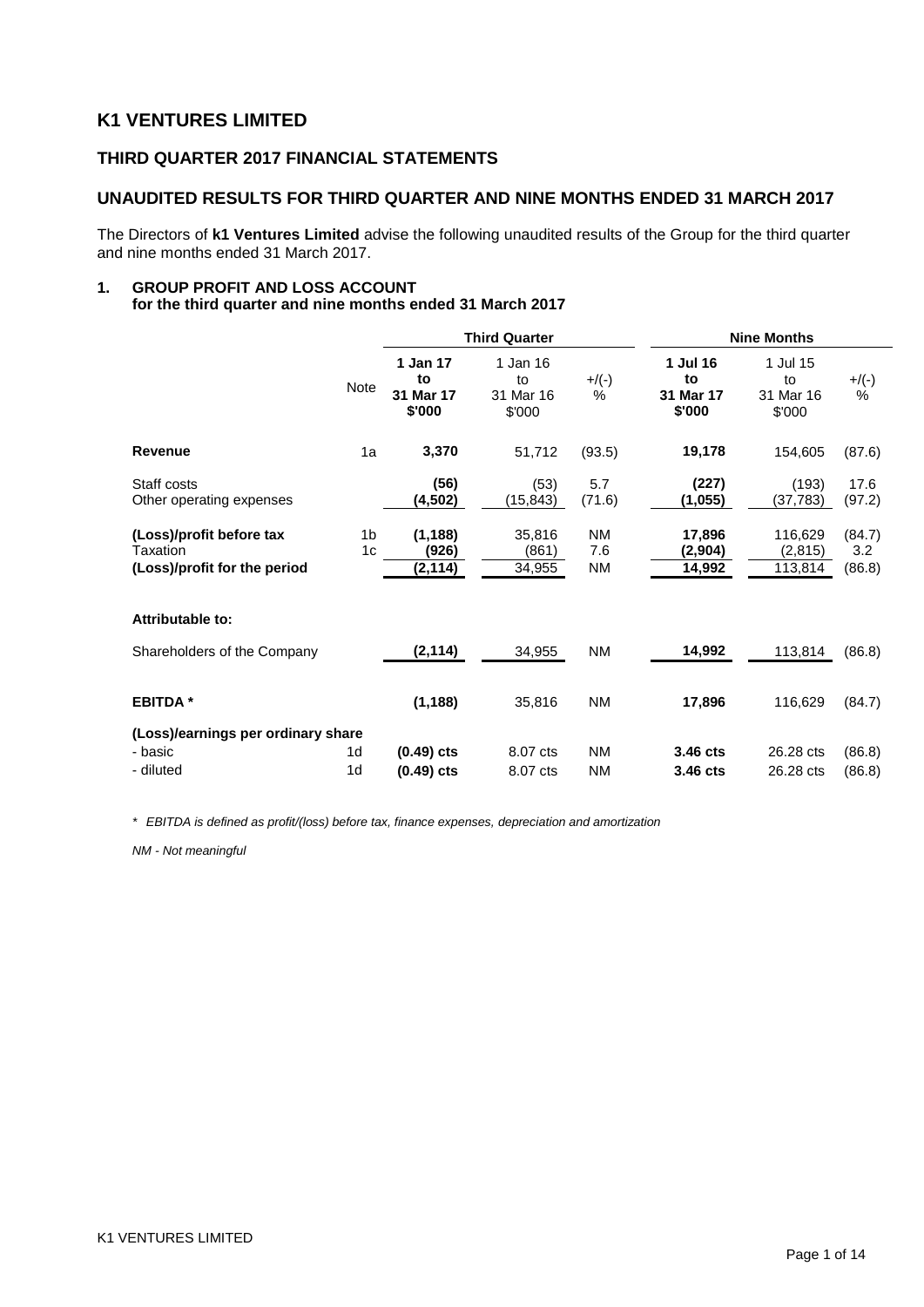### **NOTES TO GROUP PROFIT AND LOSS ACCOUNT**

### 1a. Breakdown of revenue

|                   | <b>Third Quarter</b>                  |                                       |               | <b>Nine Months</b>                    |                                       |                  |
|-------------------|---------------------------------------|---------------------------------------|---------------|---------------------------------------|---------------------------------------|------------------|
|                   | 1 Jan 17<br>to<br>31 Mar 17<br>\$'000 | 1 Jan 16<br>to<br>31 Mar 16<br>\$'000 | $+$ /(-)<br>% | 1 Jul 16<br>to<br>31 Mar 17<br>\$'000 | 1 Jul 15<br>to<br>31 Mar 16<br>\$'000 | $+$ /(-)<br>$\%$ |
| Investment income | 3,349                                 | 51,654                                | (93.5)        | 19,025                                | 154,302                               | (87.7)           |
| Interest income   | 21                                    | 58                                    | (63.8)        | 153                                   | 303                                   | (49.5)           |
|                   | 3,370                                 | 51,712                                | (93.5)        | 19,178                                | 154,605                               | (87.6)           |

#### 1b. Pre-tax profit of the Group is arrived at after crediting/(charging) the following:

|                                                                          | <b>Third Quarter</b>                  |                                       |               |                                       | <b>Nine Months</b>                    |               |
|--------------------------------------------------------------------------|---------------------------------------|---------------------------------------|---------------|---------------------------------------|---------------------------------------|---------------|
|                                                                          | 1 Jan 17<br>to<br>31 Mar 17<br>\$'000 | 1 Jan 16<br>to<br>31 Mar 16<br>\$'000 | $+$ /(-)<br>% | 1 Jul 16<br>to<br>31 Mar 17<br>\$'000 | 1 Jul 15<br>to<br>31 Mar 16<br>\$'000 | $+$ /(-)<br>% |
| Foreign exchange translation<br>realised on liquidation of<br>subsidiary | (354)                                 | (2, 417)                              | (85.4)        | 130                                   | (20,050)                              | <b>NM</b>     |
| Foreign exchange (loss)/gain                                             | (2,908)                               | (5,080)                               | (42.8)        | 3,566                                 | (593)                                 | <b>NM</b>     |

*NM - Not meaningful*

1c. There was no material adjustment for under or over provision of tax in respect of prior years.

#### 1d. (Loss)/earnings per ordinary share

|                                                                                                       | <b>Third Quarter</b>        |                             |               | <b>Nine Months</b>          |                             |               |
|-------------------------------------------------------------------------------------------------------|-----------------------------|-----------------------------|---------------|-----------------------------|-----------------------------|---------------|
|                                                                                                       | 1 Jan 17<br>to<br>31 Mar 17 | 1 Jan 16<br>to<br>31 Mar 16 | $+$ /(-)<br>% | 1 Jul 16<br>to<br>31 Mar 17 | 1 Jul 15<br>to<br>31 Mar 16 | $+$ /(-)<br>% |
| (Loss)/earnings per ordinary share of the Group<br>based on net profit attributable to shareholders:- |                             |                             |               |                             |                             |               |
| Based on weighted average number of shares                                                            | $(0.49)$ cts                | 8.07 cts                    | <b>NM</b>     | 3.46 cts                    | 26.28 cts                   | (86.8)        |
| - Weighted average number of shares ('000)                                                            | 433,124                     | 433,124                     |               | 433,124                     | 433,124                     |               |

*NM - Not meaningful*

The fully diluted earnings per ordinary share is the same as the basic earnings per ordinary share as there is no dilutive potential ordinary shares.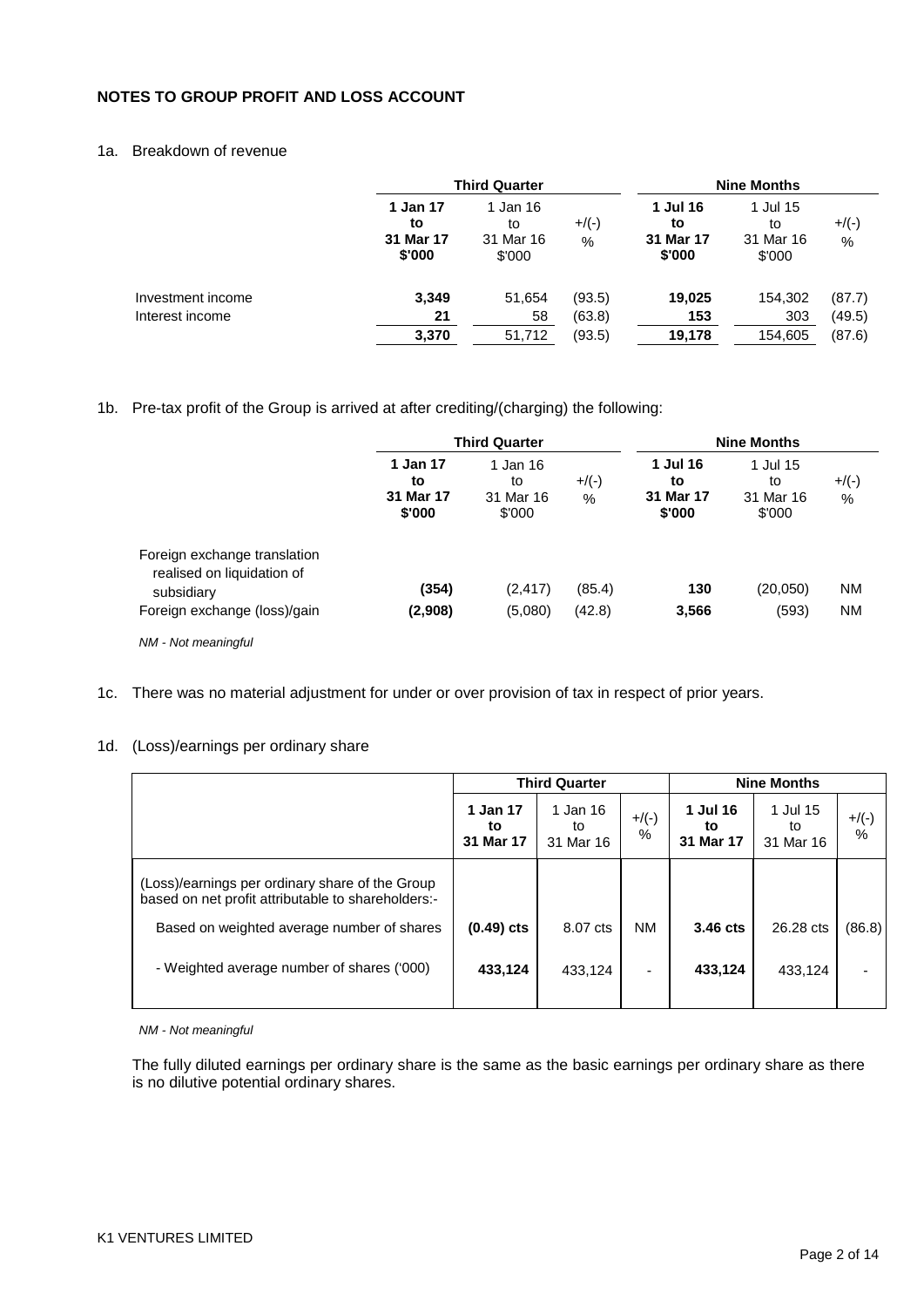#### **2. CONSOLIDATED STATEMENT OF COMPREHENSIVE INCOME for the third quarter and nine months ended 31 March 2017**

|                                                                                                                               | <b>Third Quarter</b>                  |                                       | <b>Nine Months</b> |                                       |                                       |              |
|-------------------------------------------------------------------------------------------------------------------------------|---------------------------------------|---------------------------------------|--------------------|---------------------------------------|---------------------------------------|--------------|
|                                                                                                                               | 1 Jan 17<br>to<br>31 Mar 17<br>\$'000 | 1 Jan 16<br>to<br>31 Mar 16<br>\$'000 | $+$ /(-)<br>$\%$   | 1 Jul 16<br>to<br>31 Mar 17<br>\$'000 | 1 Jul 15<br>to<br>31 Mar 16<br>\$'000 | $+/(-)$<br>% |
| (Loss)/profit for the period                                                                                                  | (2, 114)                              | 34,955                                | <b>NM</b>          | 14,992                                | 113,814                               | (86.8)       |
| Items that may be reclassified<br>subsequently to profit or loss:<br>Fair value changes on available-for-<br>sale investments |                                       | 736                                   | <b>NM</b>          |                                       | (1,586)                               | <b>NM</b>    |
| Fair value changes on available-for-<br>sale assets realised & transferred to<br>profit and loss account                      |                                       |                                       |                    |                                       | 36                                    | <b>NM</b>    |
| Exchange differences arising on<br>consolidation                                                                              | (3, 475)                              | (6, 377)                              | (45.5)             | 3,244                                 | (761)                                 | <b>NM</b>    |
| Reclassification of currency<br>translation reserve to profit or<br>loss on liquidation of subsidiary                         | 354                                   | 2,417                                 | (85.4)             | (130)                                 | 20,050                                | <b>NM</b>    |
| Other comprehensive income<br>for the period                                                                                  | (3, 121)                              | (3,224)                               | (3.2)              | 3,114                                 | 17,739                                | (82.4)       |
| <b>Total comprehensive income</b><br>for the period                                                                           | (5,235)                               | 31,731                                | <b>NM</b>          | 18,106                                | 131,553                               | (86.2)       |
| <b>Attributable to:</b>                                                                                                       |                                       |                                       |                    |                                       |                                       |              |
| Shareholders of the Company                                                                                                   | (5,235)                               | 31,731                                | <b>NM</b>          | 18,106                                | 131,553                               | (86.2)       |

*NM - Not meaningful*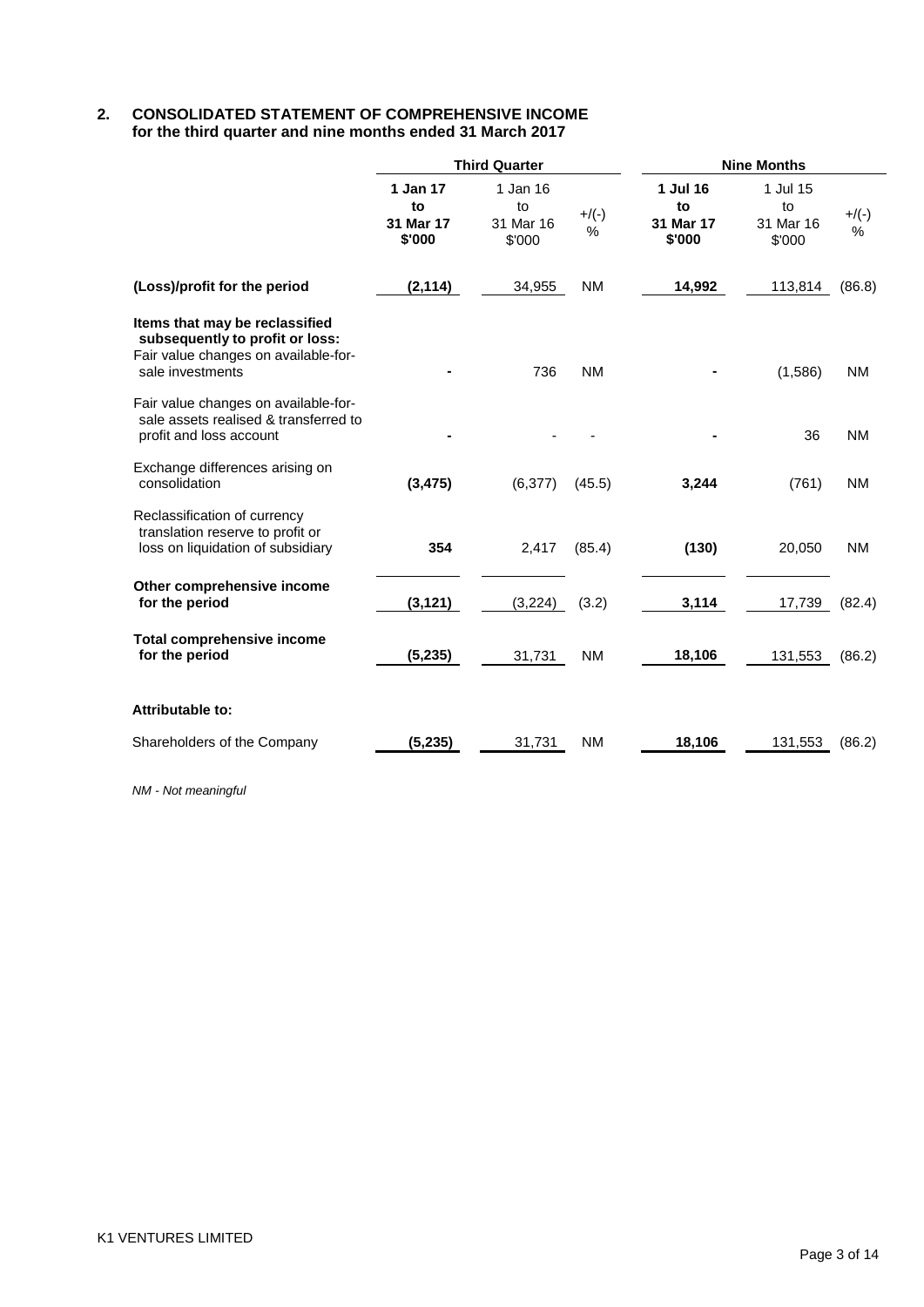# **3. BALANCE SHEETS as at 31 March 2017**

|                                                                                                                                 | Group                        |                              |                                            | Company                                     |
|---------------------------------------------------------------------------------------------------------------------------------|------------------------------|------------------------------|--------------------------------------------|---------------------------------------------|
|                                                                                                                                 | As at<br>31 Mar 17<br>\$'000 | As at<br>30 Jun 16<br>\$'000 | As at<br>31 Mar 17<br>\$'000               | As at<br>30 Jun 16<br>\$'000                |
| Share capital<br><b>Reserves</b>                                                                                                | 131,471<br>53,221            | 163,955<br>43,777            | 131,471<br>16,425                          | 163,955<br>14,090                           |
| <b>Share capital &amp; reserves</b>                                                                                             | 184,692                      | 207,732                      | 147,896                                    | 178,045                                     |
| <b>Represented by:</b><br><b>Subsidiaries</b><br><b>Investments</b>                                                             | 151,911                      | 146,804                      | 59,594                                     | 59,594                                      |
|                                                                                                                                 | 151,911                      | 146,804                      | 59,594                                     | 59,594                                      |
| <b>Current assets</b><br><b>Debtors</b><br>Amounts due from subsidiaries<br>Note receivable<br>Bank balances, deposits and cash | 14,722<br>25,231<br>39,953   | 14,211<br>53,670<br>67,881   | 11,327<br>32<br>70,554<br>10,188<br>92,101 | 10,991<br>28<br>67,943<br>43,367<br>122,329 |
| <b>Current liabilities</b><br>Creditors<br>Provision for taxation                                                               | 1,522<br>3,427<br>4,949      | 1,561<br>3,300<br>4,861      | 372<br>3,427<br>3,799                      | 578<br>3,300<br>3,878                       |
| <b>Net current assets</b>                                                                                                       | 35,004                       | 63,020                       | 88,302                                     | 118,451                                     |
| <b>Non-current liabilities</b><br>Deferred taxation                                                                             | 2,223<br>2,223               | 2,092<br>2,092               |                                            |                                             |
| <b>Net assets</b>                                                                                                               | 184,692                      | 207,732                      | 147,896                                    | 178,045                                     |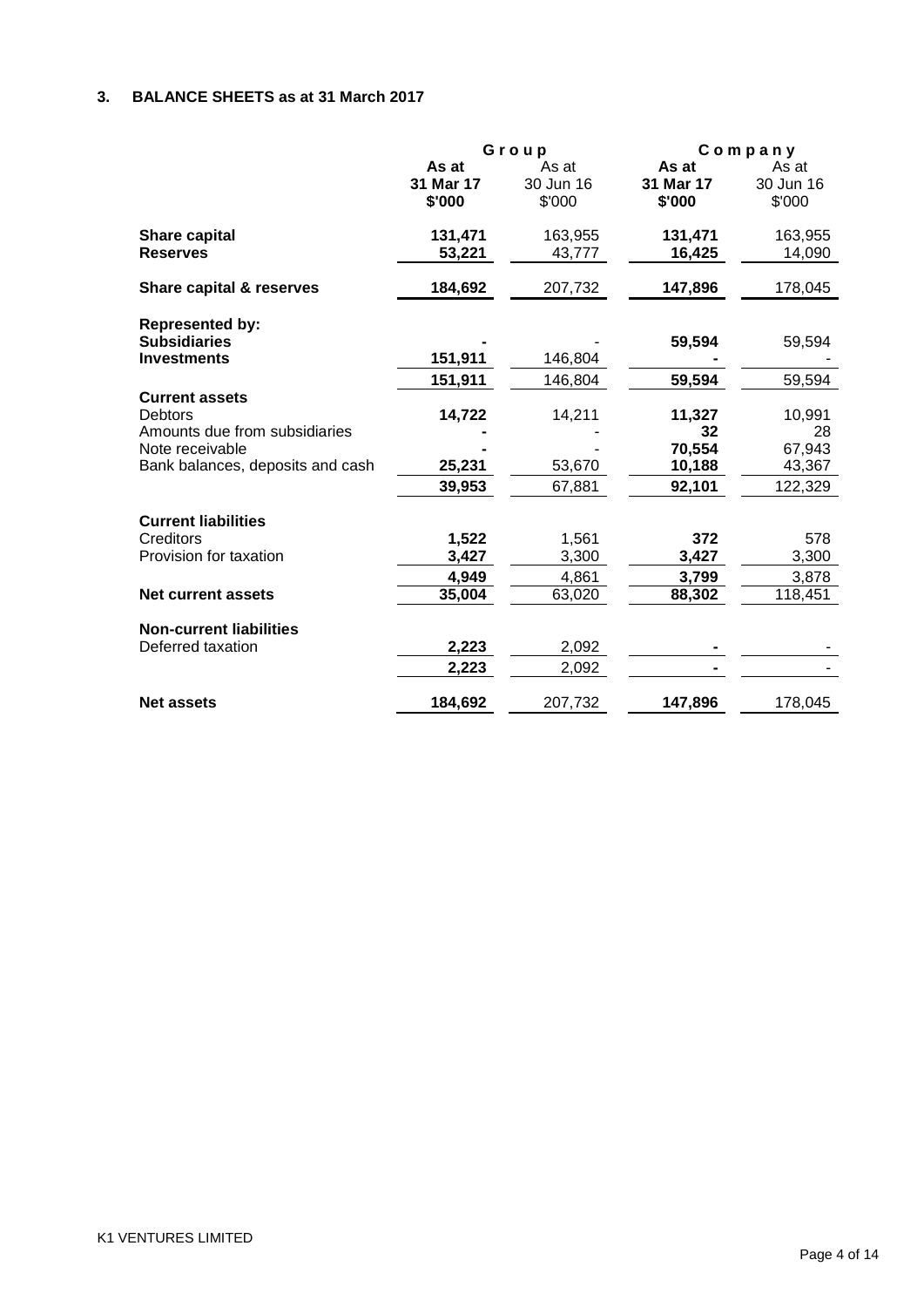#### **NOTES TO BALANCE SHEETS**

#### 3a. Group's borrowings and debt securities

As at 31 March 2017, the Group did not have any borrowing (30 June 2016: Nil).

#### 3b. Net asset value

|                                                  | <b>GROUP</b> |           |          | <b>COMPANY</b> |           |          |
|--------------------------------------------------|--------------|-----------|----------|----------------|-----------|----------|
|                                                  | As at        | As at     |          | As at          | As at     |          |
|                                                  |              |           | $+$ /(-) |                |           | $+$ /(-) |
|                                                  | 31 Mar 17    | 30 Jun 16 | %        | 31 Mar 17      | 30 Jun 16 | %        |
|                                                  |              |           |          |                |           |          |
| Net asset value<br>per ordinary share #          | \$0.43       | \$0.48    | (10.4)   | \$0.34         | \$0.41    | (17.1)   |
| Net tangible asset value<br>per ordinary share # | \$0.43       | \$0.48    | (10.4)   | \$0.34         | \$0.41    | (17.1)   |

# Based on issued share capital of 433,123,585 ordinary shares as at the end of the financial period (30 June 2016: 433,123,585).

#### 3c. Balance sheet review

Group shareholders' funds decreased from \$207.7 million at 30 June 2016 to \$184.7 million at 31 March 2017. The decrease was attributable to distributions paid to shareholders of \$41.1 million, partially offset by comprehensive income for the period of \$18.1 million. Comprehensive income for the period was driven by investment income of approximately \$9.4 million from Knowledge Universe Holdings LLC ("KUH"), dividends related to the Guggenheim Capital LLC investment, foreign exchange gain of \$3.6 million, and net currency translation adjustments of \$3.2 million.

Group total assets decreased from \$214.7 million at 30 June 2016 to \$191.9 million at 31 March 2017 due to the above-mentioned cash distributions to shareholders, partly offset by investment income and the strengthening of the US dollar.

Group total liabilities increased from \$7.0 million at 30 June 2016 to \$7.2 million at 31 March 2017.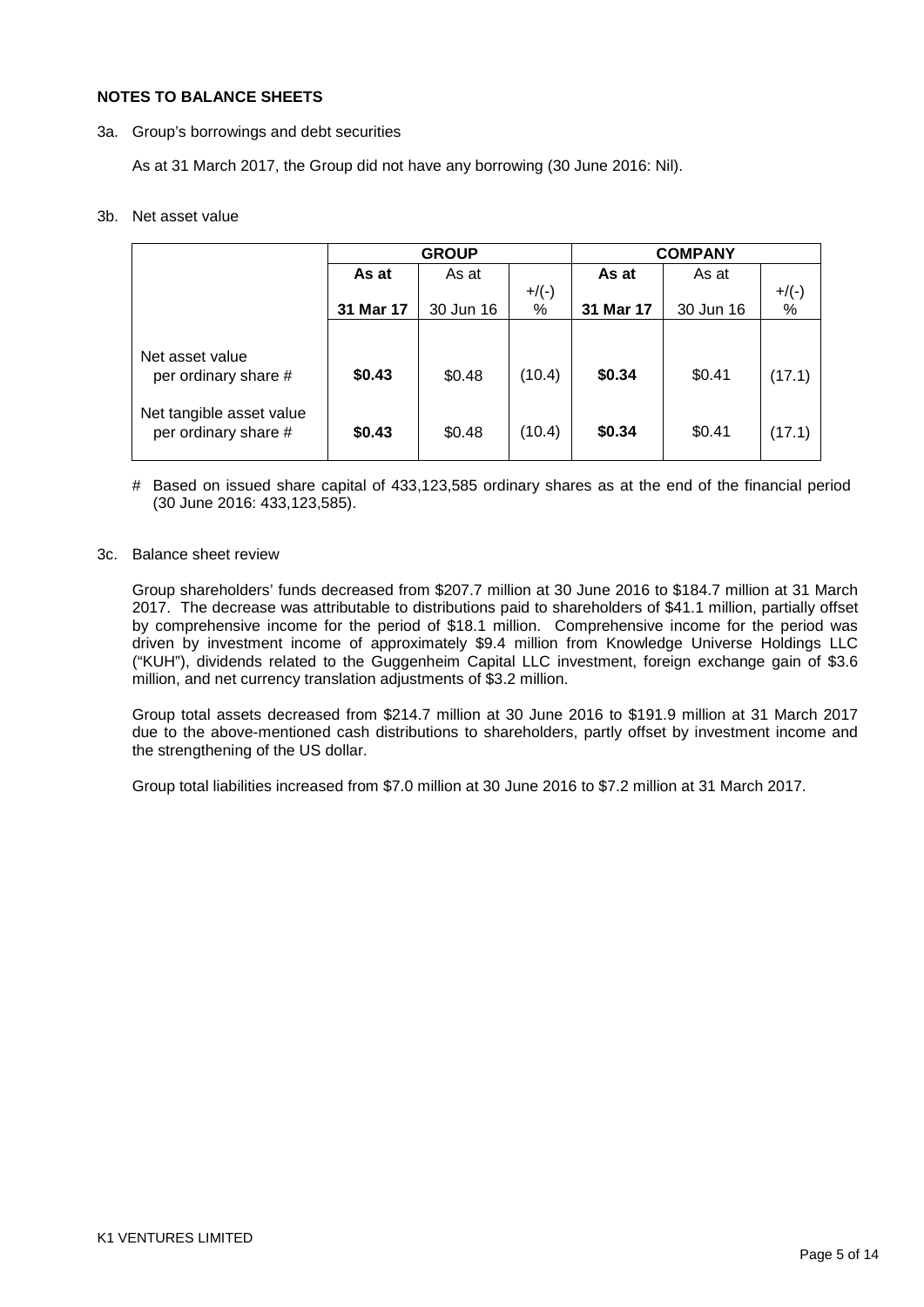#### **4. STATEMENTS OF CHANGES IN EQUITY for the third quarter and nine months ended 31 March 2017**

### 4a. Statement of Changes in Equity of the Group

|                                                            |                |                          | <b>Attributable to owners of the Company</b> |                 |                 |
|------------------------------------------------------------|----------------|--------------------------|----------------------------------------------|-----------------|-----------------|
|                                                            |                |                          | Foreign                                      |                 |                 |
|                                                            |                |                          | <b>Exchange</b>                              |                 | <b>Share</b>    |
|                                                            | <b>Share</b>   | <b>Fair Value</b>        | <b>Translation</b>                           | Revenue         | Capital &       |
|                                                            | <b>Capital</b> | <b>Reserve</b>           | <b>Account</b>                               | <b>Reserves</b> | <b>Reserves</b> |
|                                                            | \$'000         | \$'000                   | \$'000                                       | \$'000          | \$'000          |
| 2017                                                       |                |                          |                                              |                 |                 |
| As at 1 July 2016                                          | 163,955        | (119)                    | 5,848                                        | 38,048          | 207,732         |
| Total comprehensive income for first half                  |                |                          |                                              |                 |                 |
| Profit for first half                                      |                |                          |                                              | 17,106          | 17,106          |
| Other comprehensive income*                                |                |                          | 6,235                                        |                 | 6,235           |
| Total comprehensive income for first half                  |                | $\overline{\phantom{a}}$ | 6,235                                        | 17,106          | 23,341          |
|                                                            |                |                          |                                              |                 |                 |
| Transactions with owners, recognised directly              |                |                          |                                              |                 |                 |
| in equity                                                  |                |                          |                                              |                 |                 |
| Dividend paid                                              |                |                          |                                              | (8,662)         | (8,662)         |
| Capital distribution                                       | (32, 484)      |                          |                                              |                 | (32, 484)       |
| As at 31 December 2016                                     | 131,471        | (119)                    | 12,083                                       | 46,492          | 189,927         |
| Total comprehensive income for third quarter               |                |                          |                                              |                 |                 |
| Loss for third quarter                                     |                |                          |                                              | (2, 114)        | (2, 114)        |
| Other comprehensive income*                                |                |                          | (3, 121)                                     |                 | (3, 121)        |
| Total comprehensive income for third quarter               | $\blacksquare$ | $\blacksquare$           | (3, 121)                                     | (2, 114)        | (5, 235)        |
|                                                            |                |                          |                                              |                 |                 |
| As at 31 March 2017                                        | 131,471        | (119)                    | 8,962                                        | 44,378          | 184,692         |
|                                                            |                |                          |                                              |                 |                 |
|                                                            |                |                          |                                              |                 |                 |
| 2016                                                       |                |                          |                                              |                 |                 |
| As at 1 July 2015                                          | 196,439        | (155)                    | (13, 391)                                    | 27,419          | 210,312         |
|                                                            |                |                          |                                              |                 |                 |
| Total comprehensive income for first half                  |                |                          |                                              |                 |                 |
| Profit for first half                                      |                |                          |                                              | 78,859          | 78,859          |
| Other comprehensive income*                                |                | (2,286)                  | 23,249                                       |                 | 20,963          |
| Total comprehensive income for first half                  | $\blacksquare$ | (2, 286)                 | 23,249                                       | 78,859          | 99,822          |
|                                                            |                |                          |                                              |                 |                 |
| Transactions with owners, recognised directly<br>in equity |                |                          |                                              |                 |                 |
| Capital distribution                                       | (32, 484)      |                          |                                              |                 | (32, 484)       |
| As at 31 December 2015                                     | 163,955        | (2, 441)                 | 9,858                                        | 106,278         | 277,650         |
|                                                            |                |                          |                                              |                 |                 |
| Total comprehensive income for third                       |                |                          |                                              |                 |                 |
| quarter                                                    |                |                          |                                              |                 |                 |
| Profit for third quarter                                   |                |                          |                                              | 34,955          | 34,955          |
| Other comprehensive income*                                |                | 736                      | (3,960)                                      |                 | (3,224)         |
| Total comprehensive income for third quarter               |                | 736                      | (3,960)                                      | 34,955          | 31,731          |
|                                                            |                |                          |                                              |                 |                 |
| Transactions with owners, recognised directly              |                |                          |                                              |                 |                 |
| in equity                                                  |                |                          |                                              |                 |                 |
| Dividend paid                                              |                |                          |                                              | (90, 956)       | (90, 956)       |
| As at 31 March 2016                                        | 163,955        | (1,705)                  | 5,898                                        | 50,277          | 218,425         |

\* Details of other comprehensive income have been included in the consolidated statement of comprehensive income.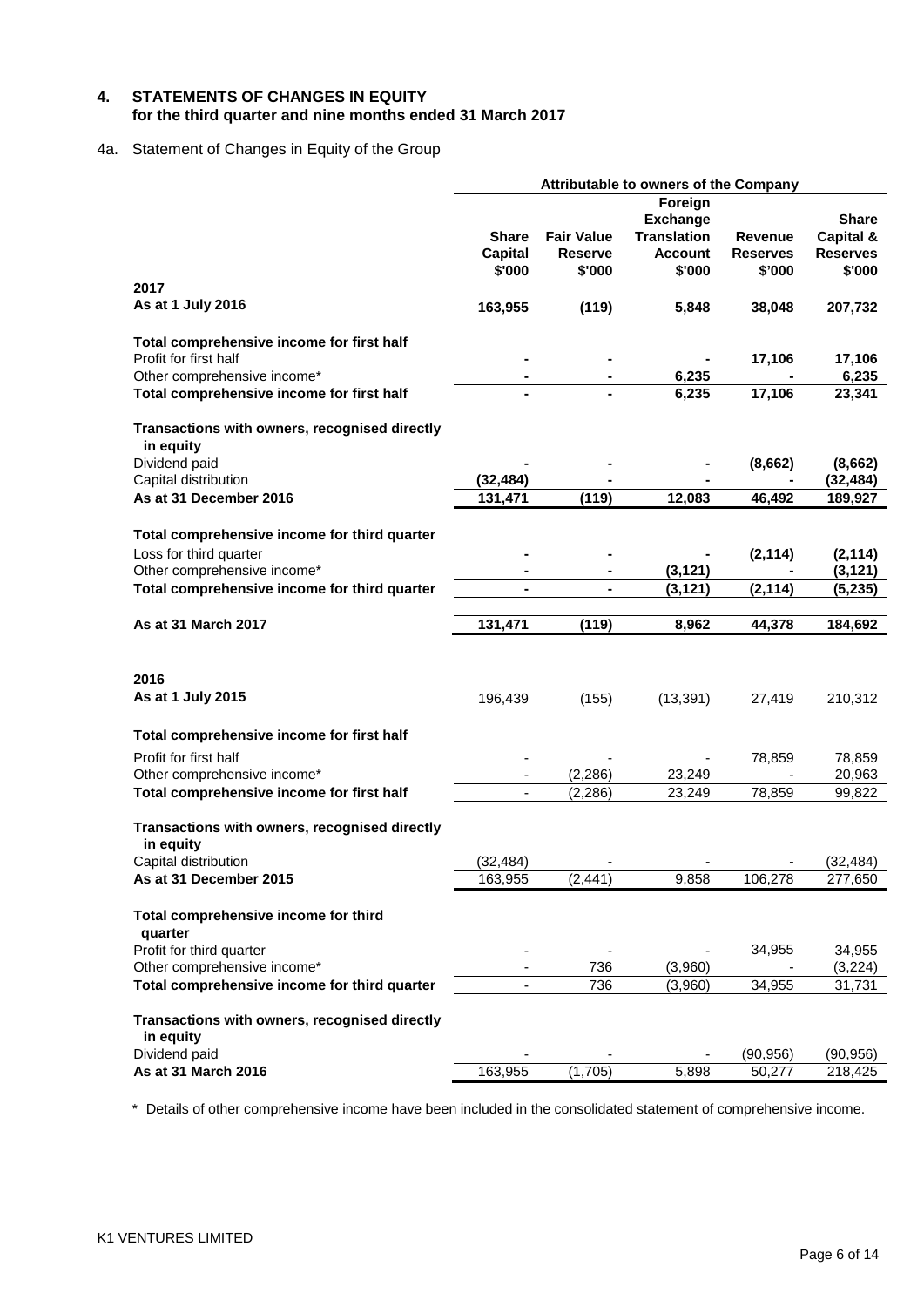## 4b. Statement of Changes in Equity of the Company

| Capital<br><b>Reserves</b><br>Total<br>\$'000<br>\$'000<br>\$'000<br>2017<br>As at 1 July 2016<br>163,955<br>14,090<br>178,045<br>Total comprehensive income for first half<br>Profit for first half<br>14,238<br>14,238<br>14.238<br>Total comprehensive income for first half<br>14,238<br>Transactions with owners, recognised directly in<br>equity<br>Dividend paid<br>(8,662)<br>(8,662)<br>Capital distribution<br>(32, 484)<br>(32, 484)<br><b>Total transactions with owners</b><br>(32, 484)<br>(8,662)<br>(41, 146)<br>As at 31 December 2016<br>131,471<br>19,666<br>151,137<br>Total comprehensive income for third quarter<br>Loss for third quarter<br>(3,241)<br>(3,241)<br>Total comprehensive income for third quarter<br>(3,241)<br>(3,241<br>As at 31 March 2017<br>131,471<br>16,425<br>147,896<br>2016<br>As at 1 July 2015<br>196,439<br>10,720<br>207,159<br>Total comprehensive income for first half<br>Profit for first half<br>92,274<br>92,274<br>92,274<br>92,274 |
|-------------------------------------------------------------------------------------------------------------------------------------------------------------------------------------------------------------------------------------------------------------------------------------------------------------------------------------------------------------------------------------------------------------------------------------------------------------------------------------------------------------------------------------------------------------------------------------------------------------------------------------------------------------------------------------------------------------------------------------------------------------------------------------------------------------------------------------------------------------------------------------------------------------------------------------------------------------------------------------------------|
|                                                                                                                                                                                                                                                                                                                                                                                                                                                                                                                                                                                                                                                                                                                                                                                                                                                                                                                                                                                                 |
|                                                                                                                                                                                                                                                                                                                                                                                                                                                                                                                                                                                                                                                                                                                                                                                                                                                                                                                                                                                                 |
|                                                                                                                                                                                                                                                                                                                                                                                                                                                                                                                                                                                                                                                                                                                                                                                                                                                                                                                                                                                                 |
|                                                                                                                                                                                                                                                                                                                                                                                                                                                                                                                                                                                                                                                                                                                                                                                                                                                                                                                                                                                                 |
|                                                                                                                                                                                                                                                                                                                                                                                                                                                                                                                                                                                                                                                                                                                                                                                                                                                                                                                                                                                                 |
|                                                                                                                                                                                                                                                                                                                                                                                                                                                                                                                                                                                                                                                                                                                                                                                                                                                                                                                                                                                                 |
|                                                                                                                                                                                                                                                                                                                                                                                                                                                                                                                                                                                                                                                                                                                                                                                                                                                                                                                                                                                                 |
|                                                                                                                                                                                                                                                                                                                                                                                                                                                                                                                                                                                                                                                                                                                                                                                                                                                                                                                                                                                                 |
|                                                                                                                                                                                                                                                                                                                                                                                                                                                                                                                                                                                                                                                                                                                                                                                                                                                                                                                                                                                                 |
|                                                                                                                                                                                                                                                                                                                                                                                                                                                                                                                                                                                                                                                                                                                                                                                                                                                                                                                                                                                                 |
|                                                                                                                                                                                                                                                                                                                                                                                                                                                                                                                                                                                                                                                                                                                                                                                                                                                                                                                                                                                                 |
|                                                                                                                                                                                                                                                                                                                                                                                                                                                                                                                                                                                                                                                                                                                                                                                                                                                                                                                                                                                                 |
|                                                                                                                                                                                                                                                                                                                                                                                                                                                                                                                                                                                                                                                                                                                                                                                                                                                                                                                                                                                                 |
|                                                                                                                                                                                                                                                                                                                                                                                                                                                                                                                                                                                                                                                                                                                                                                                                                                                                                                                                                                                                 |
|                                                                                                                                                                                                                                                                                                                                                                                                                                                                                                                                                                                                                                                                                                                                                                                                                                                                                                                                                                                                 |
|                                                                                                                                                                                                                                                                                                                                                                                                                                                                                                                                                                                                                                                                                                                                                                                                                                                                                                                                                                                                 |
|                                                                                                                                                                                                                                                                                                                                                                                                                                                                                                                                                                                                                                                                                                                                                                                                                                                                                                                                                                                                 |
|                                                                                                                                                                                                                                                                                                                                                                                                                                                                                                                                                                                                                                                                                                                                                                                                                                                                                                                                                                                                 |
|                                                                                                                                                                                                                                                                                                                                                                                                                                                                                                                                                                                                                                                                                                                                                                                                                                                                                                                                                                                                 |
|                                                                                                                                                                                                                                                                                                                                                                                                                                                                                                                                                                                                                                                                                                                                                                                                                                                                                                                                                                                                 |
|                                                                                                                                                                                                                                                                                                                                                                                                                                                                                                                                                                                                                                                                                                                                                                                                                                                                                                                                                                                                 |
|                                                                                                                                                                                                                                                                                                                                                                                                                                                                                                                                                                                                                                                                                                                                                                                                                                                                                                                                                                                                 |
|                                                                                                                                                                                                                                                                                                                                                                                                                                                                                                                                                                                                                                                                                                                                                                                                                                                                                                                                                                                                 |
|                                                                                                                                                                                                                                                                                                                                                                                                                                                                                                                                                                                                                                                                                                                                                                                                                                                                                                                                                                                                 |
|                                                                                                                                                                                                                                                                                                                                                                                                                                                                                                                                                                                                                                                                                                                                                                                                                                                                                                                                                                                                 |
|                                                                                                                                                                                                                                                                                                                                                                                                                                                                                                                                                                                                                                                                                                                                                                                                                                                                                                                                                                                                 |
| Total comprehensive income for first half                                                                                                                                                                                                                                                                                                                                                                                                                                                                                                                                                                                                                                                                                                                                                                                                                                                                                                                                                       |
| Transactions with owners, recognised directly in<br>equity                                                                                                                                                                                                                                                                                                                                                                                                                                                                                                                                                                                                                                                                                                                                                                                                                                                                                                                                      |
| Capital distribution<br>(32, 484)<br>(32, 484)                                                                                                                                                                                                                                                                                                                                                                                                                                                                                                                                                                                                                                                                                                                                                                                                                                                                                                                                                  |
| As at 31 December 2015<br>163,955<br>102,994<br>266,949                                                                                                                                                                                                                                                                                                                                                                                                                                                                                                                                                                                                                                                                                                                                                                                                                                                                                                                                         |
|                                                                                                                                                                                                                                                                                                                                                                                                                                                                                                                                                                                                                                                                                                                                                                                                                                                                                                                                                                                                 |
| Total comprehensive income for third quarter<br>Profit for third quarter<br>34,268<br>34,268                                                                                                                                                                                                                                                                                                                                                                                                                                                                                                                                                                                                                                                                                                                                                                                                                                                                                                    |
| Total comprehensive income for third quarter<br>34,268<br>34,268<br>$\sim$                                                                                                                                                                                                                                                                                                                                                                                                                                                                                                                                                                                                                                                                                                                                                                                                                                                                                                                      |
|                                                                                                                                                                                                                                                                                                                                                                                                                                                                                                                                                                                                                                                                                                                                                                                                                                                                                                                                                                                                 |
| Transactions with owners, recognised directly in<br>equity                                                                                                                                                                                                                                                                                                                                                                                                                                                                                                                                                                                                                                                                                                                                                                                                                                                                                                                                      |
| Dividend paid<br>(90, 956)<br>(90, 956)                                                                                                                                                                                                                                                                                                                                                                                                                                                                                                                                                                                                                                                                                                                                                                                                                                                                                                                                                         |
| As at 31 March 2016<br>163,955<br>46,306<br>210,261                                                                                                                                                                                                                                                                                                                                                                                                                                                                                                                                                                                                                                                                                                                                                                                                                                                                                                                                             |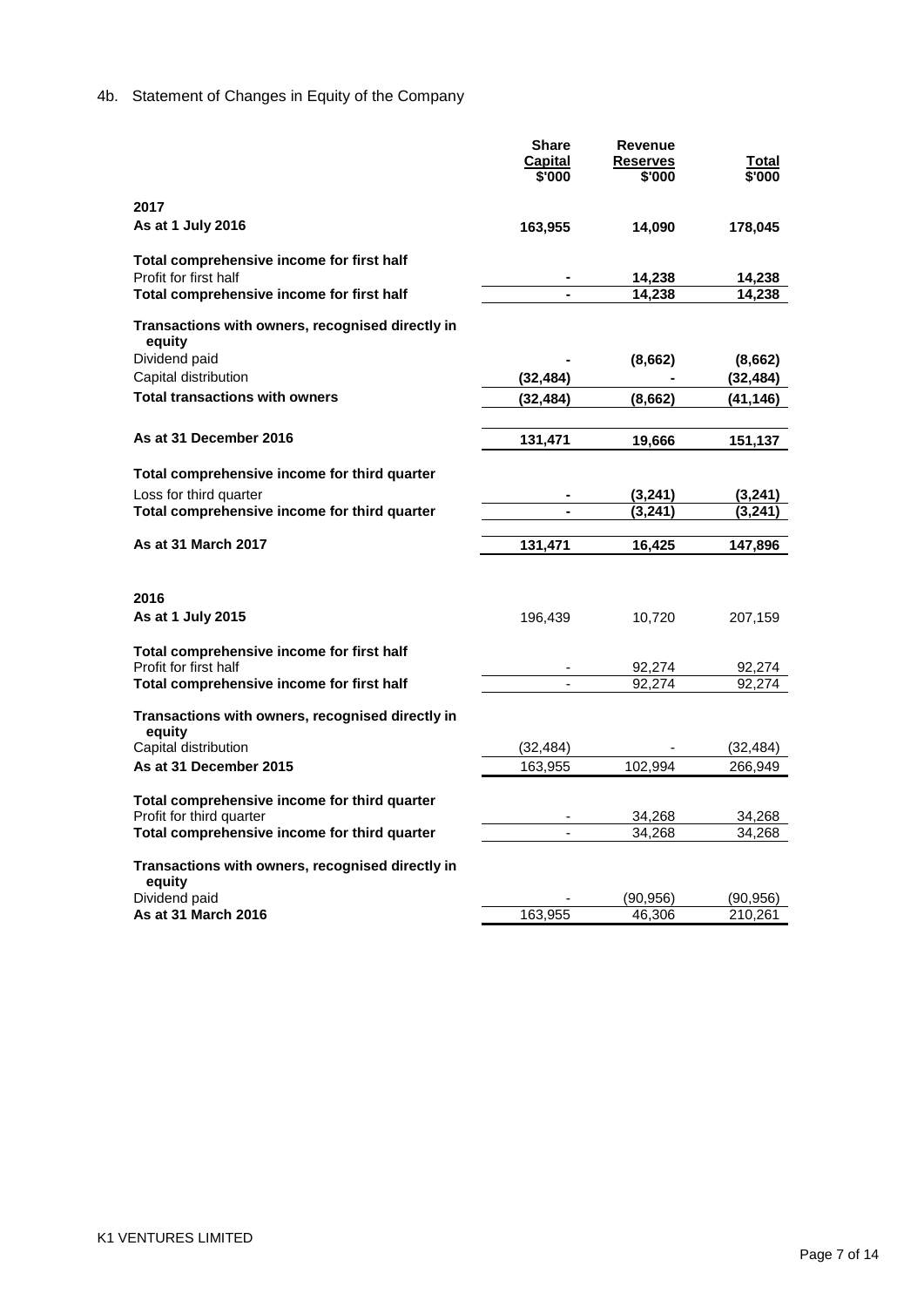#### 4c. Share capital

There were no shares issued during the period 31 December 2016 to 31 March 2017.

As at 31 March 2017, the total number of issued shares was 433,123,585 (30 June 2016: 433,123,585).

As at 31 March 2017, there were no option (31 March 2016: nil) to take up unissued ordinary shares of the Company.

As at 31 March 2017, the Company was not holding any treasury shares (31 March 2016: nil).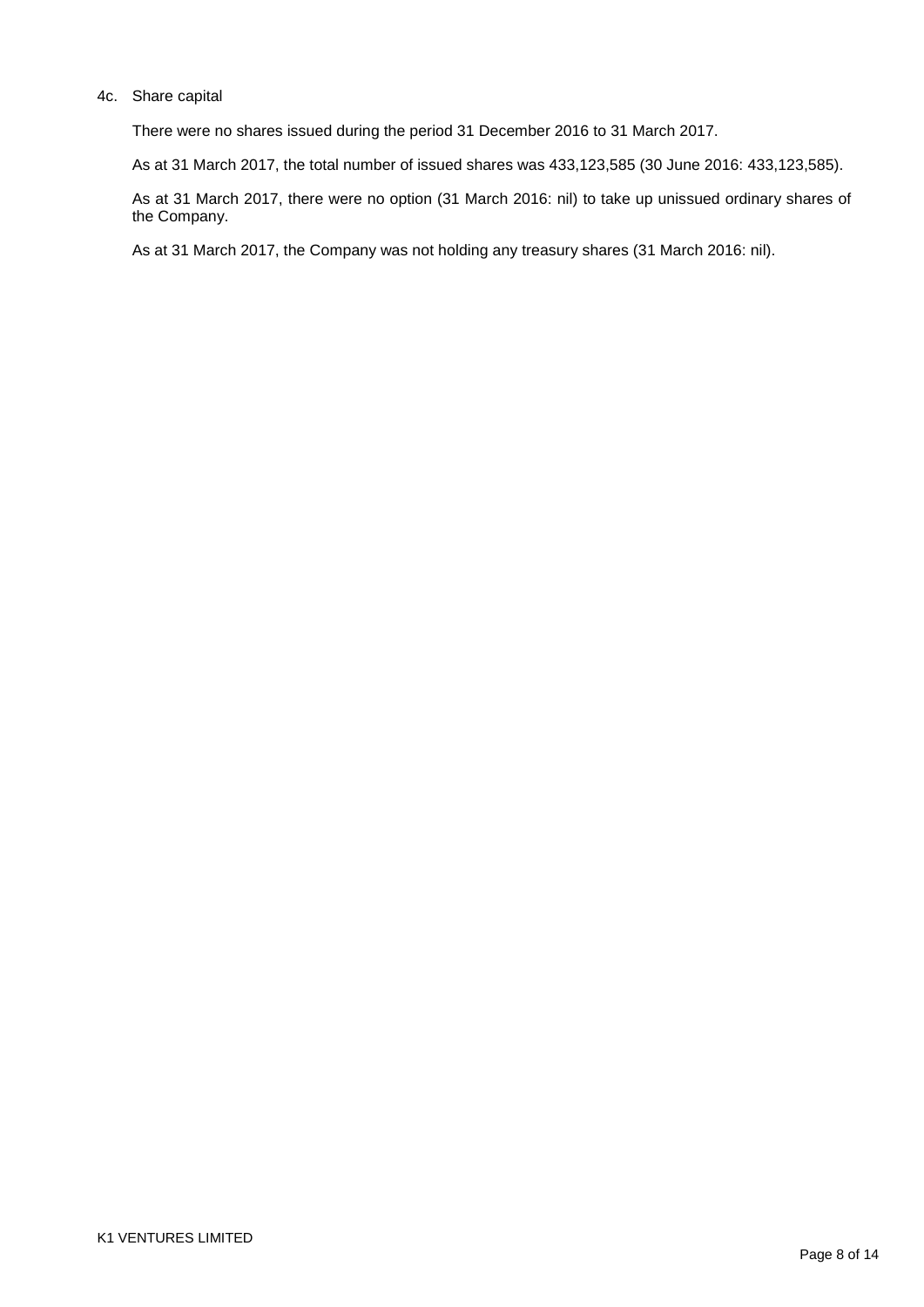# **5. CONSOLIDATED STATEMENT OF CASH FLOWS**

**for the third quarter and nine months ended 31 March 2017**

|                                                                                                                         |             | <b>Third Quarter</b>                  |                                       | <b>Nine Months</b>                    |                                       |
|-------------------------------------------------------------------------------------------------------------------------|-------------|---------------------------------------|---------------------------------------|---------------------------------------|---------------------------------------|
|                                                                                                                         | <b>Note</b> | 1 Jan 17<br>to<br>31 Mar 17<br>\$'000 | 1 Jan 16<br>to<br>31 Mar 16<br>\$'000 | 1 Jul 16<br>to<br>31 Mar 17<br>\$'000 | 1 Jul 15<br>to<br>31 Mar 16<br>\$'000 |
| <b>CASH FLOWS FROM OPERATING ACTIVITIES</b><br>(Loss)/profit before tax<br>Adjustments:                                 |             | (1, 188)                              | 35,816                                | 17,896                                | 116,629                               |
| Amortised debt discount<br>Exchange loss/(gain) on liquidation of subsidiary<br>Unrealised foreign exchange differences |             | (728)<br>354<br>3,605                 | (621)<br>2,417<br>2,101               | (2, 291)<br>(130)<br>(4, 297)         | (2,014)<br>20,050<br>(1, 194)         |
| Cash flow from operations before changes in<br>working capital<br>Working capital changes:                              |             | 2,043                                 | 39,713                                | 11,178                                | 133,471                               |
| <b>Debtors</b><br>Creditors                                                                                             |             | 270<br>147                            | 739<br>(162)                          | (93)<br>(77)                          | 185<br>792                            |
| <b>Cash from operations</b>                                                                                             |             | 2,460                                 | 40,290                                | 11,008                                | 134,448                               |
| Income taxes paid, net of refunds received                                                                              |             | (988)                                 | (767)                                 | (3,026)                               | (3, 111)                              |
| Net cash from operating activities                                                                                      |             | 1,472                                 | 39,523                                | 7,982                                 | 131,337                               |
| <b>CASH FLOWS FROM INVESTING ACTIVITIES</b><br>Net proceeds from disposal and capital distribution<br>of investments    |             |                                       |                                       | 2,826                                 | 4,029                                 |
| Net cash from investing activities                                                                                      |             |                                       |                                       | 2,826                                 | 4,029                                 |
| <b>CASH FLOWS FROM FINANCING ACTIVITIES</b><br>Capital distribution<br>Dividend paid to shareholders of the Company     |             |                                       | (90, 956)                             | (32, 484)<br>(8,662)                  | (32, 484)<br>(90, 956)                |
|                                                                                                                         |             |                                       |                                       |                                       |                                       |
| Net cash used in financing activities                                                                                   |             |                                       | (90, 956)                             | (41, 146)                             | (123, 440)                            |
| Net increase/(decrease) in cash and cash<br>equivalents<br>Cash and cash equivalents as at beginning of                 |             | 1,472                                 | (51, 433)                             | (30, 338)                             | 11,926                                |
| period                                                                                                                  |             | 25,585                                | 111,371                               | 53,670                                | 46,983                                |
| Effects of exchange rate changes on cash and<br>cash equivalents                                                        |             | (1,826)                               | (1,018)                               | 1,899                                 | 11                                    |
| Cash and cash equivalents at end of period                                                                              | 5a          | 25,231                                | 58,920                                | 25,231                                | 58,920                                |

## **NOTES TO CONSOLIDATED STATEMENT OF CASH FLOWS**

5a. Bank balances, deposits and cash

|                                  | As at<br>31 Mar 17<br>\$'000 | As at<br>31 Mar 16<br>\$'000 |
|----------------------------------|------------------------------|------------------------------|
| Bank balances, deposits and cash | 18.279                       | 55,343                       |
| Deposits with related parties    | 6.952                        | 3,577                        |
| Cash and cash equivalents        | 25,231                       | 58,920                       |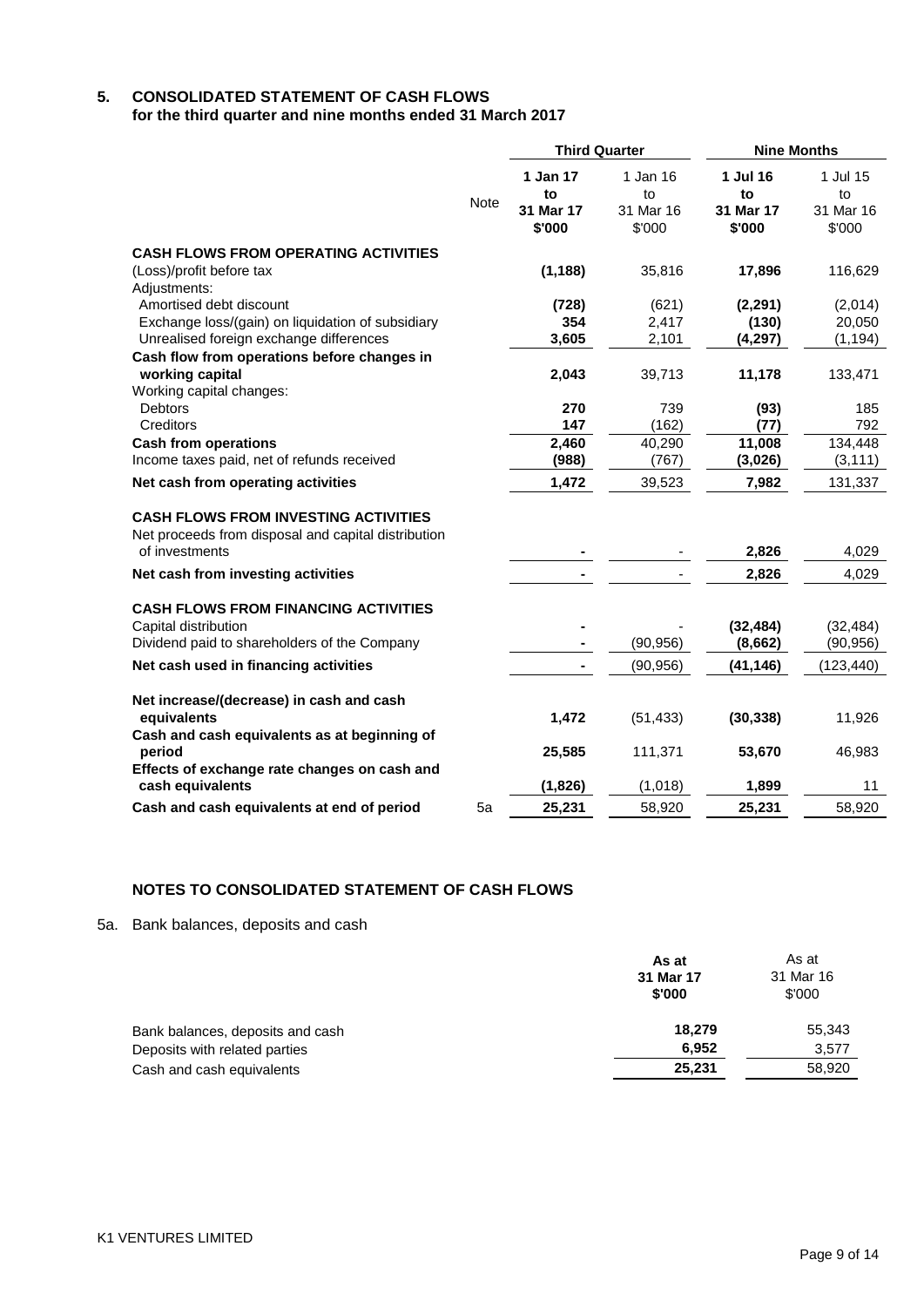#### **6. AUDIT**

The financial statements have not been audited nor reviewed by the Company's auditors.

#### **7. AUDITORS' REPORT**

Not applicable

#### **8. ACCOUNTING POLICIES**

The Group has applied the same accounting policies and methods of computation in the financial statements for the current financial period compared with those of the audited financial statements as at 30 June 2016.

#### **9. CHANGES IN THE ACCOUNTING POLICIES**

The Group adopted the new/revised FRS that are relevant to the Group and effective for annual periods beginning on or after 1 July 2016. The adoption of these new and revised FRSs did not result in any substantial impact on the financial statements of the Group.

#### **10. REVIEW OF GROUP PERFORMANCE**

For the third quarter, Group revenue of \$3.4 million was \$48.3 million below the comparable prior year quarter due to investment income from KUH of \$48.5 million in the prior year quarter. Group results for the third quarter decreased by approximately \$37.0 million compared to the corresponding prior year quarter due mainly to a decrease in investment income, partially offset by a reduction in other operating expenses, driven by lower Greenstreet carried interest and lower foreign exchange loss. In addition, an exchange loss was recorded in the prior year quarter of \$2.4 million related to the voluntary liquidation of Focus Up Holdings Limited ("Focus Up").

For the nine months ended 31 March 2017, Group revenue was \$19.2 million compared to \$154.6 million in the corresponding prior year period due to a decrease in investment income from KUH.

Group profit before tax of \$17.9 million for the nine months ended 31 March 2017 was \$98.7 million below the corresponding prior year period due to lower investment income from KUH, partially offset by a reduction in other operating expenses, driven by an exchange loss recorded in the prior year of \$20.1 million related to the voluntary liquidation of Focus Up, lower Greenstreet carried interest attributable to KUH, and a foreign exchange gain of \$3.6 million as compared to a foreign exchange loss of \$0.6 million in the prior year period. Group EBITDA was \$17.9 million for the nine months ended 31 March 2017 as compared to \$116.6 million in the prior year period due mainly to a decrease in investment income from KUH.

Group profit attributable to shareholders for the nine months ended 31 March 2017 was \$15.0 million compared to \$113.8 million in the prior year period, and earnings per share was 3.46 cents.

In the opinion of the Directors, no factor has arisen between 31 March 2017 and the date of this report which would materially affect the results of the Group and the Company for the period just ended.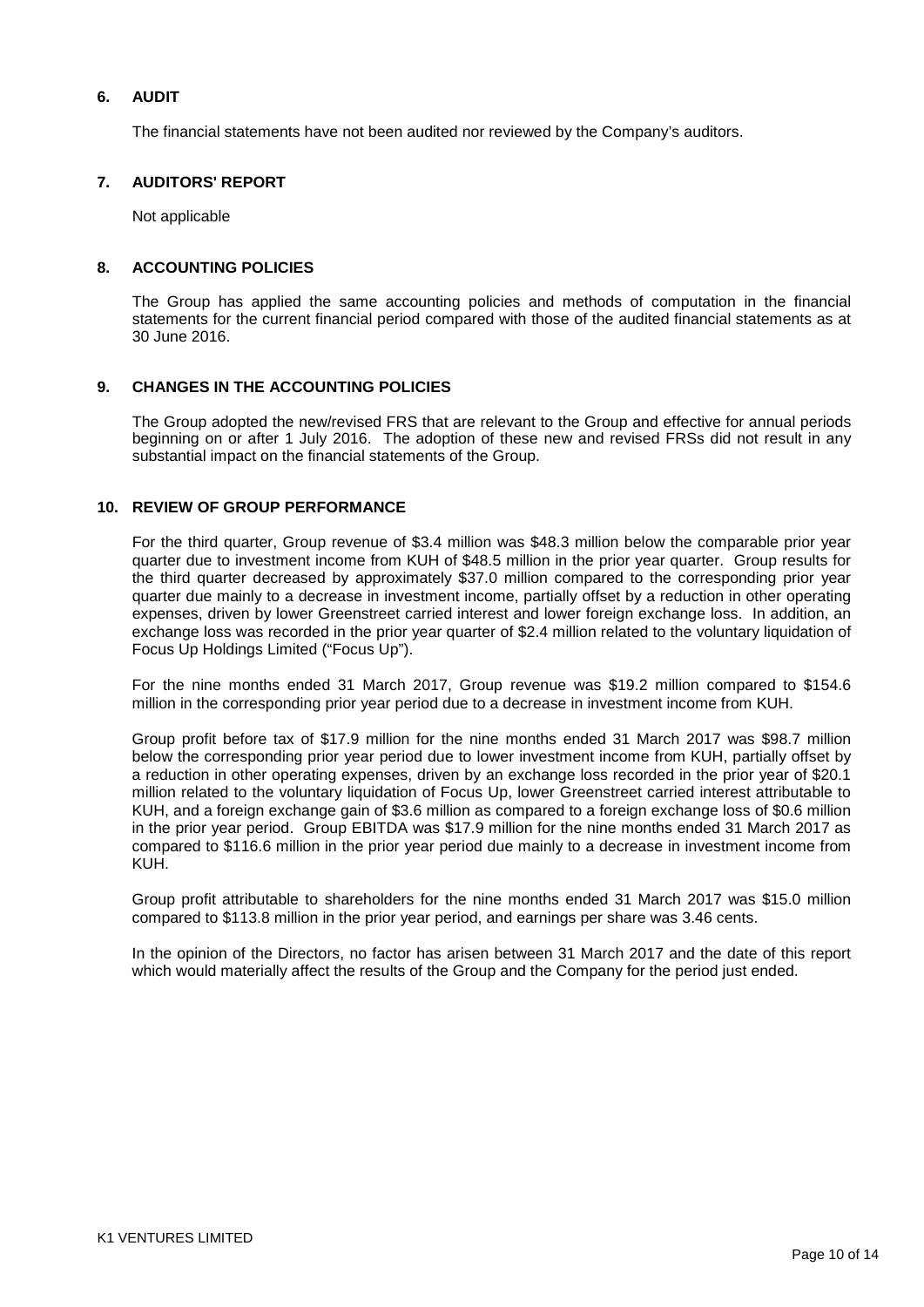#### **11. VARIANCE FROM FORECAST STATEMENT**

No forecast for the nine months ended 31 March 2017 was previously provided.

#### **12. PROSPECTS**

The Board has determined that the Company will not be making any new investments, but will focus its efforts on monetizing its portfolio of assets. This will enable the Company to maximize value from the proceeds from the realization of assets and to return the same to shareholders as appropriate.

#### **13. DIVIDEND**

13a. Current Financial Period Reported On

Any dividend recommended for the current financial period reported on? No

13b. Corresponding Period of the Immediately Preceding Financial Year

For the corresponding period of preceding financial year, a tax exempt one-tier interim dividend of 9.0 cents per share in respect of the financial year ended 30 June 2016 was paid on 18 May 2016.

13c. Date Payable

Not applicable

13d. Books Closure Date

Not applicable

13e. If no dividend has been declared/recommended, a statement to that effect.

No dividend has been declared for the quarter ended 31 March 2017.

A tax exempt one-tier interim dividend of 2.0 cents per share in respect of the financial year ending 30 June 2017 was paid to shareholders on 5 December 2016.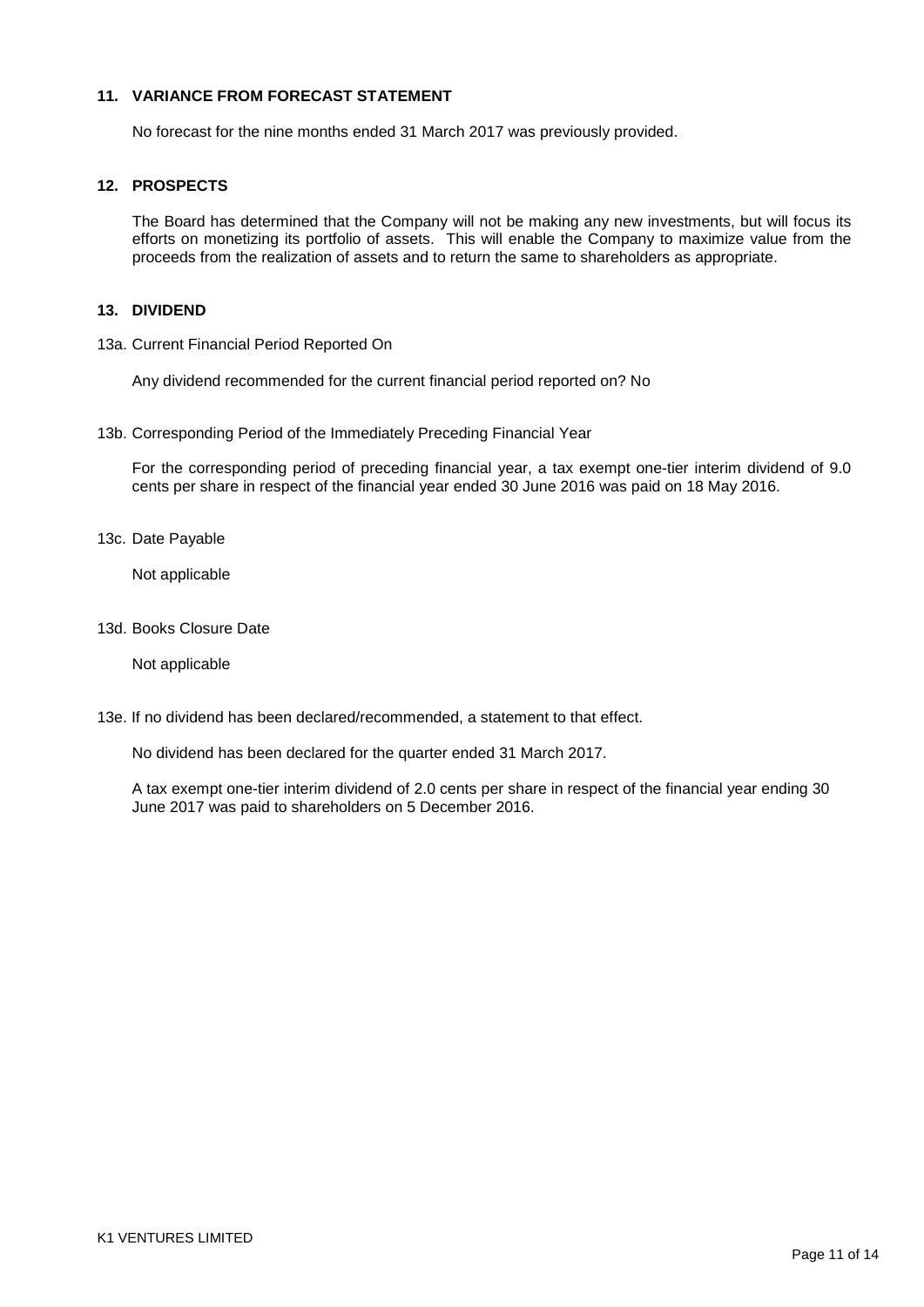#### **14. SEGMENT ANALYSIS**

#### **Geographical Information**

#### **Nine months ended 31 March 2017**

|                    | <b>Singapore</b><br>\$'000 | USA<br>\$'000 | Others<br>\$'000 | ™otal<br>\$'000 |
|--------------------|----------------------------|---------------|------------------|-----------------|
| External sales     | 125                        | 19.052        |                  | 19.178          |
| Non-current assets | $\blacksquare$             | 151.911       | $\blacksquare$   | 151.911         |

#### **Nine months ended 31 March 2016**

|                    | Singapore<br>\$'000 | USA<br>\$'000 | Others<br>\$'000 | Total<br>\$'000 |
|--------------------|---------------------|---------------|------------------|-----------------|
| External sales     | 101                 | 154.501       |                  | 154.605         |
| Non-current assets | $\sim$              | 151.872       | ٠.               | 151,872         |

Notes:

- (a) The Group has only one reportable operating segment: Investments. The Group's Investment activities consist of the Group's investments in quoted and unquoted investments.
- (b) The Group's operating segment operates in two main geographical areas. The operating activities and investment activities are predominantly in the USA. Singapore is the home country of the Company and its assets are mainly cash and cash equivalents.
- (c) For the nine months ended 31 March 2017 and 31 March 2016, no single external customer accounted for 10% or more of the Group's revenue.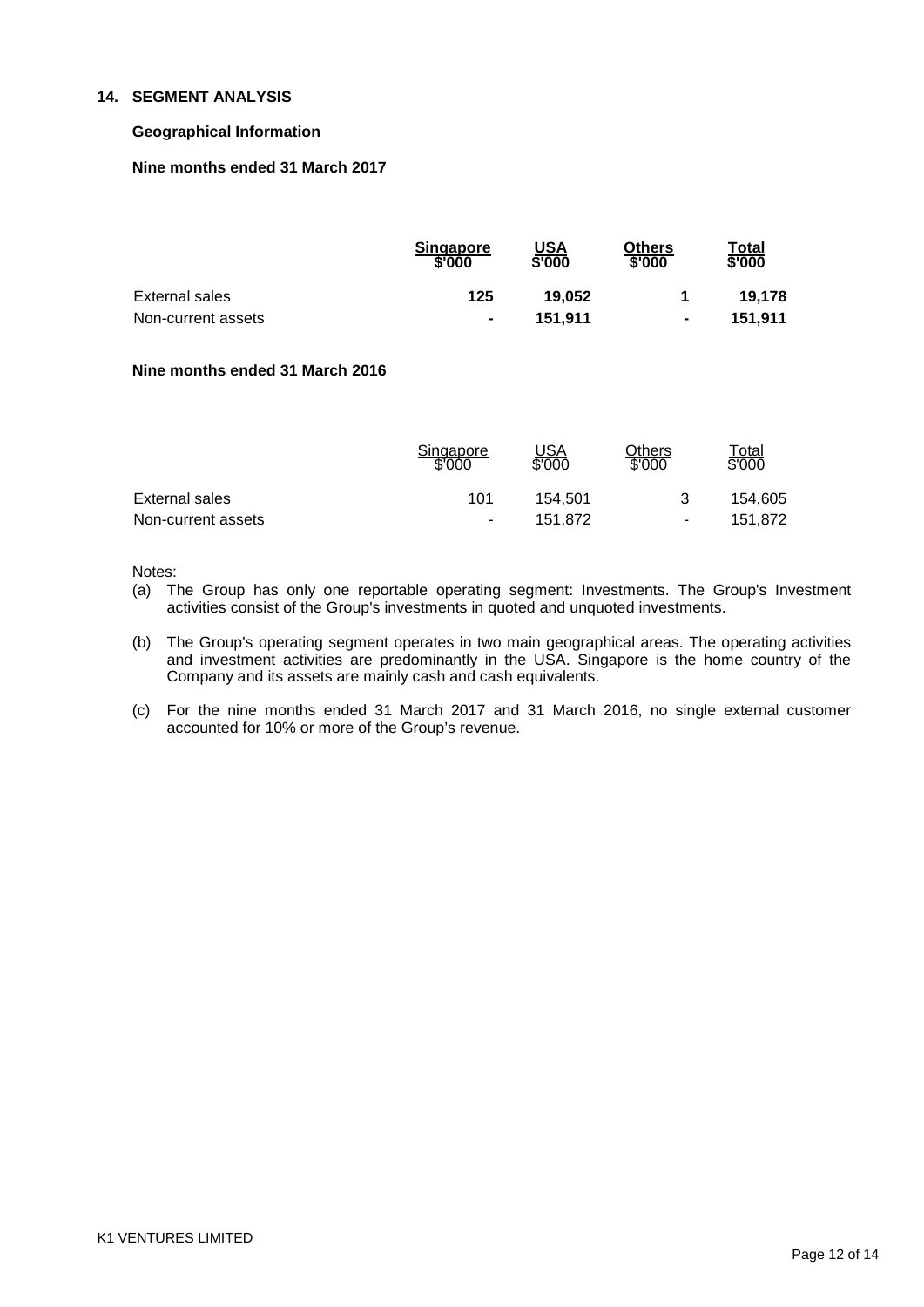#### **15. REVIEW OF SEGMENT PERFORMANCE**

Not applicable.

#### **16. INTERESTED PERSON TRANSACTIONS**

The Group has obtained a general mandate from shareholders of the Company for interested person transactions in the Annual General Meeting held on 29 October 2016. During the financial period, the following interested person transactions were entered into by the Group:

| Name of Interested Person                                  | Aggregate value of all<br>interested person<br>transactions during the<br>financial year under<br>review (excluding<br>transactions less than<br>\$100,000 and transactions<br>conducted under<br>shareholders' mandate<br>pursuant to Rule 920) |                     | Aggregate value of all<br>interested person<br>transactions conducted<br>under a shareholders'<br>mandate pursuant to Rule<br>920 of the SGX Listing<br>Manual |                     |
|------------------------------------------------------------|--------------------------------------------------------------------------------------------------------------------------------------------------------------------------------------------------------------------------------------------------|---------------------|----------------------------------------------------------------------------------------------------------------------------------------------------------------|---------------------|
|                                                            | 1 Jul 16                                                                                                                                                                                                                                         | 1 Jul 15            | 1 Jul 16                                                                                                                                                       | 1 Jul 15            |
|                                                            | to                                                                                                                                                                                                                                               | to                  | to                                                                                                                                                             | to                  |
|                                                            | 31 Mar 17<br>\$'000                                                                                                                                                                                                                              | 31 Mar 16<br>\$'000 | 31 Mar 17<br>\$'000                                                                                                                                            | 31 Mar 16<br>\$'000 |
| <b>General Transactions</b>                                |                                                                                                                                                                                                                                                  |                     |                                                                                                                                                                |                     |
| <b>KCL Group*</b><br><b>Greenstreet Partners</b>           |                                                                                                                                                                                                                                                  |                     | 509<br>3,551                                                                                                                                                   | 507<br>15,058       |
| <b>Corporate Treasury Transactions</b><br><b>KCL Group</b> |                                                                                                                                                                                                                                                  |                     | 7,077                                                                                                                                                          | 3,681               |
| Total                                                      |                                                                                                                                                                                                                                                  |                     | 11,137                                                                                                                                                         | 19.246              |

\* This amount includes the full financial year transaction with the interested person as per agreement.

#### **17. CONFIRMATION THAT THE ISSUER HAS PROCURED UNDERTAKINGS FROM ALL ITS DIRECTORS AND EXECUTIVE OFFICERS**

The Company confirms that it has procured undertakings from all its directors and executive officers in the format set out in Appendix 7.7 under Rule 720(1) of the Listing Manual.

#### **BY ORDER OF THE BOARD**

Winnie Mak Company Secretary 24 April 2017